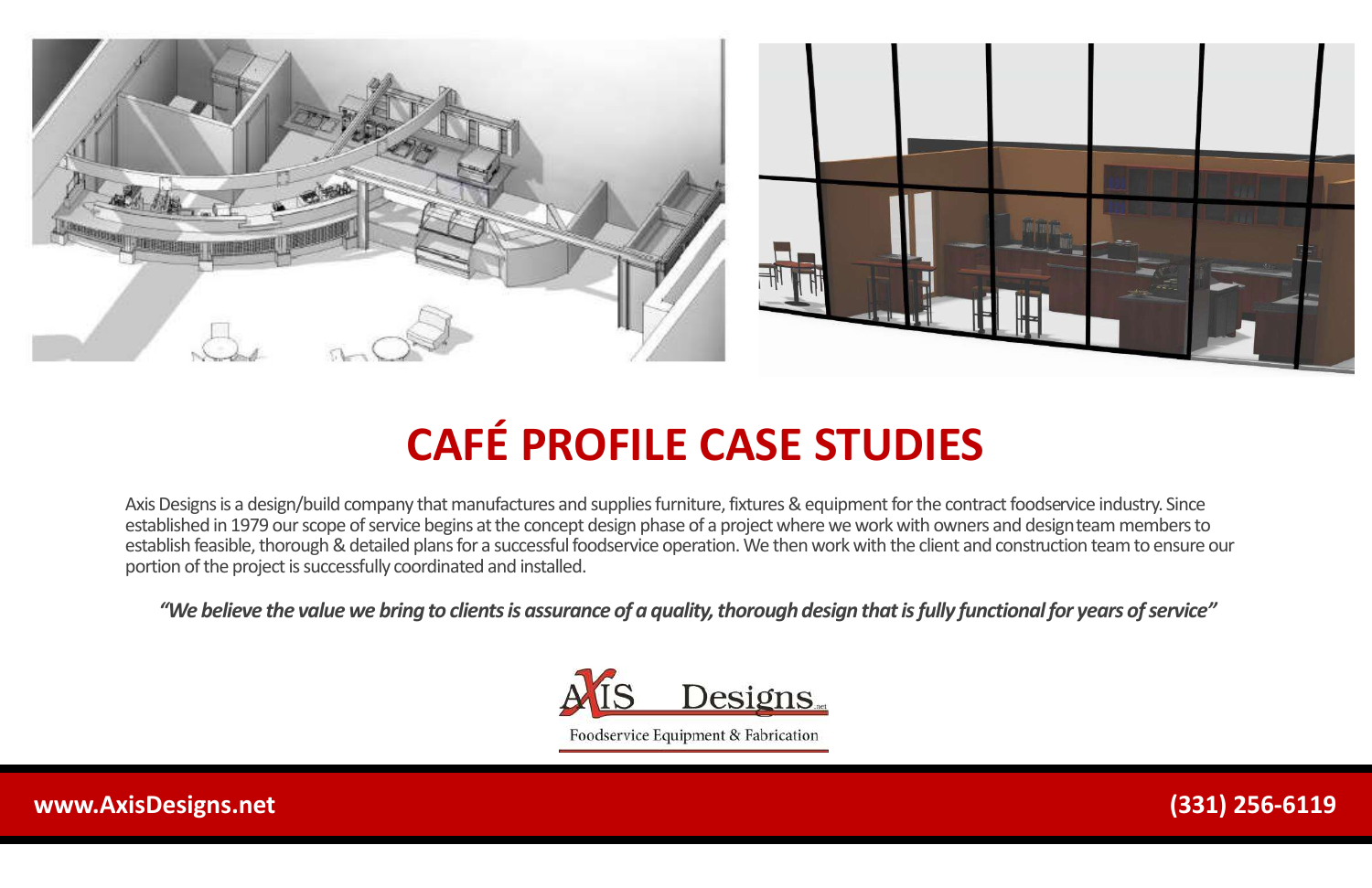

#### **SMALL APPLICATION CAFE**

# Small Application Café 500-1200 sq ft

### Fixtures and Equipment Package Price Range \$110,000-225,000

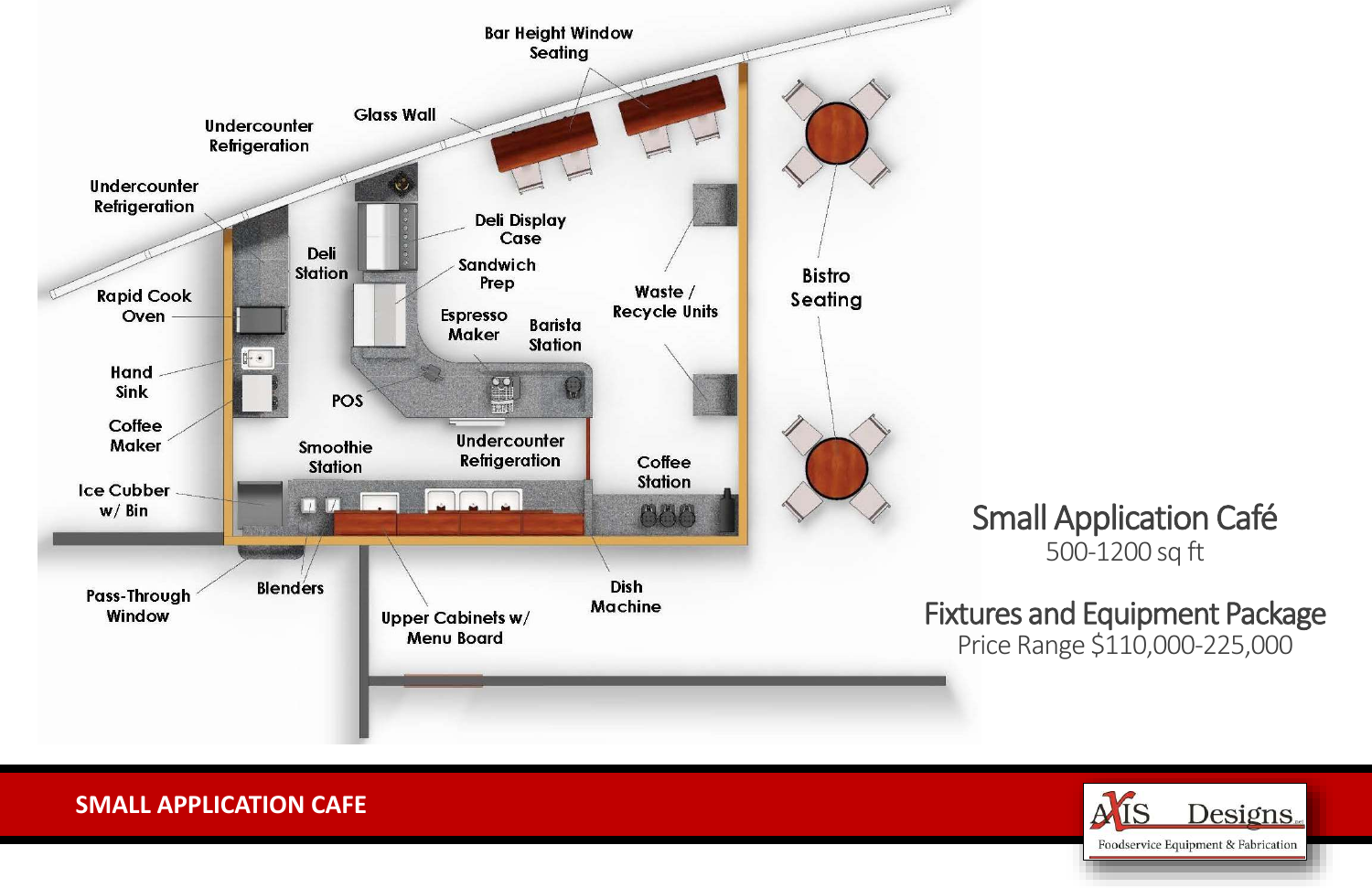



#### **SMALL APPLICATION EXAMPLE PHOTOS**

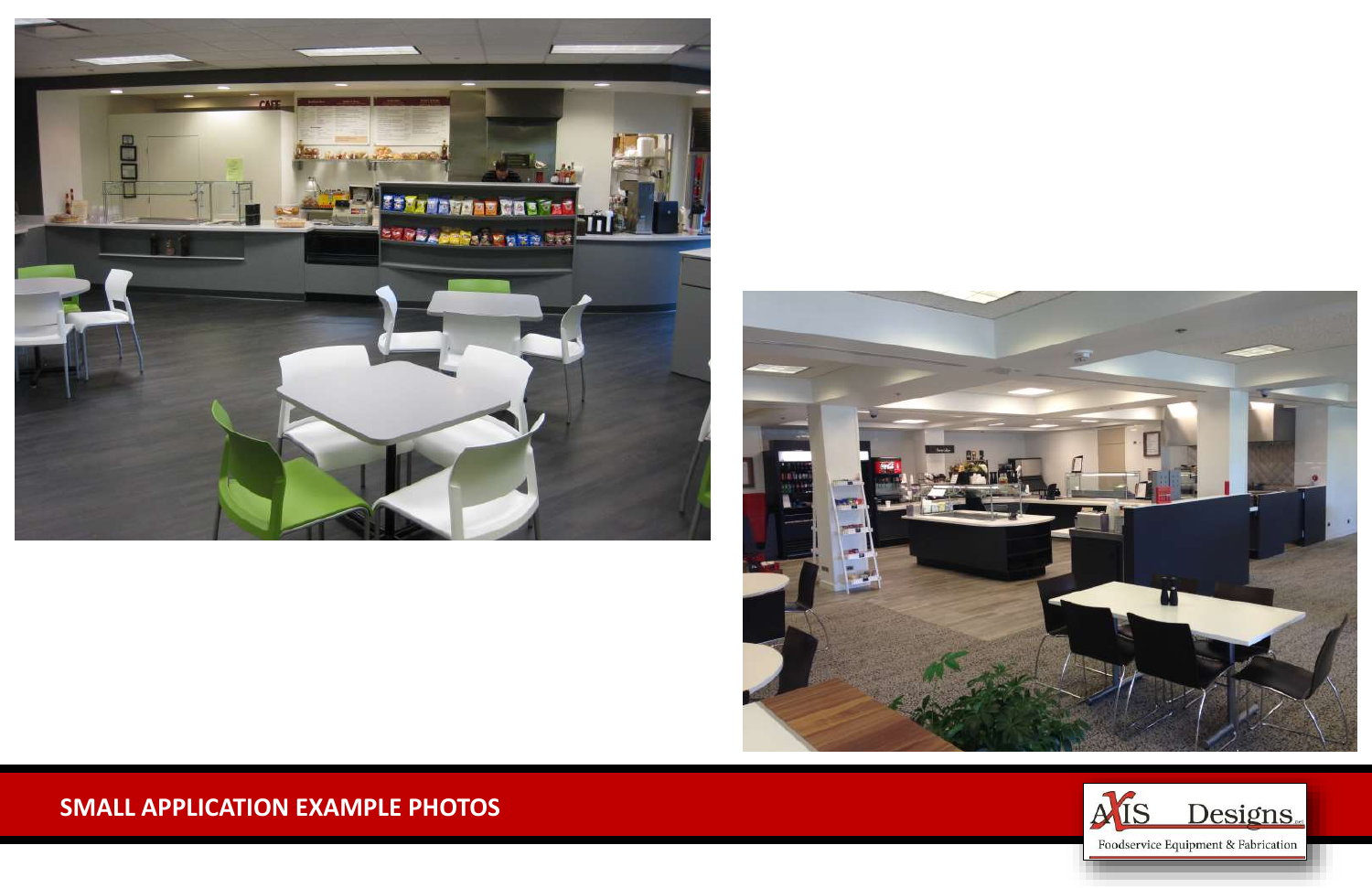**MEDIUM APPLICATION CAFE**



# Medium Application Café 1400-2300 sq ft

Fixtures and Equipment Package Price Range \$240,000-360,000

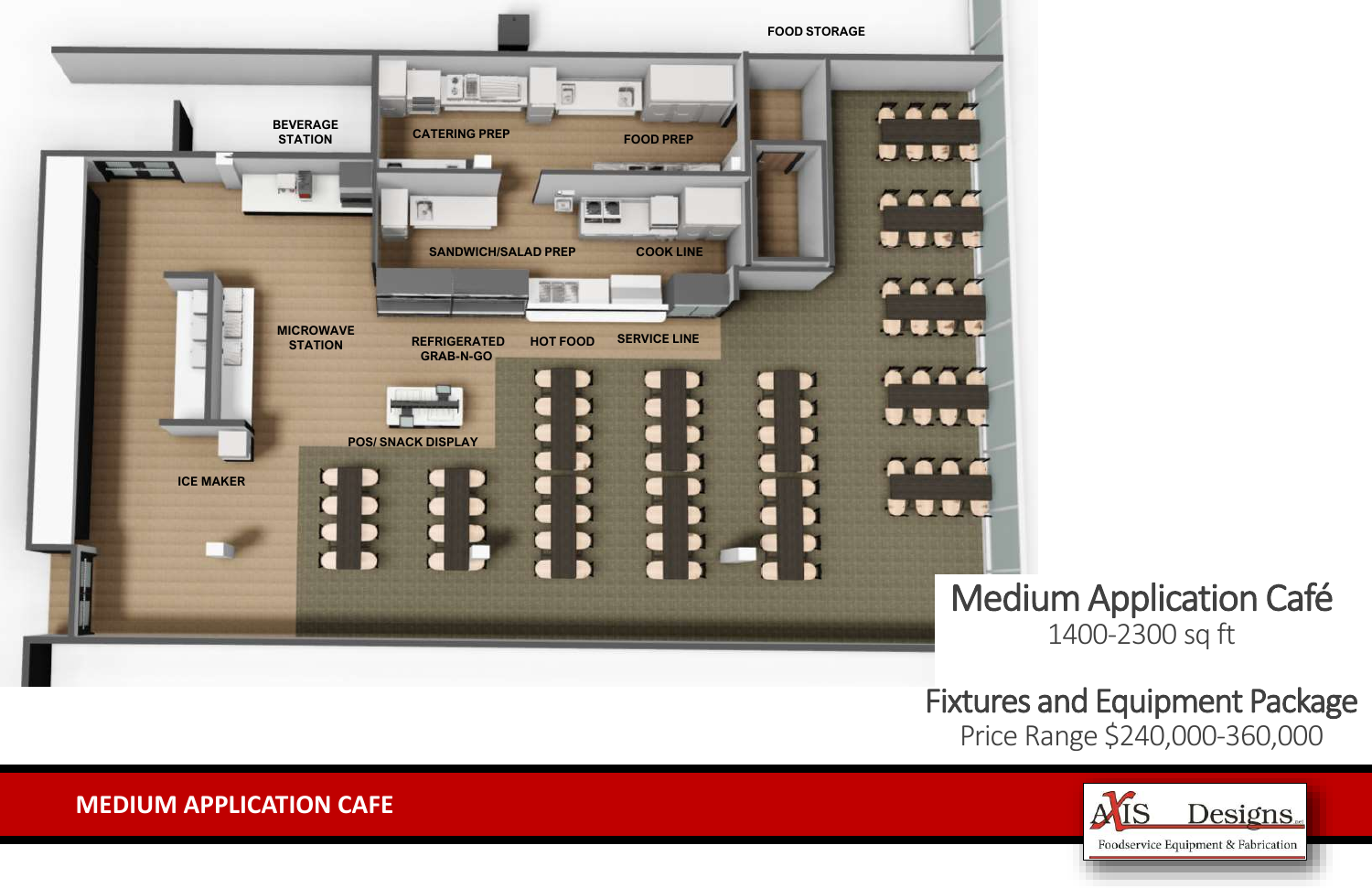

### **MEDIUM APPLICATION EXAMPLE PHOTOS**

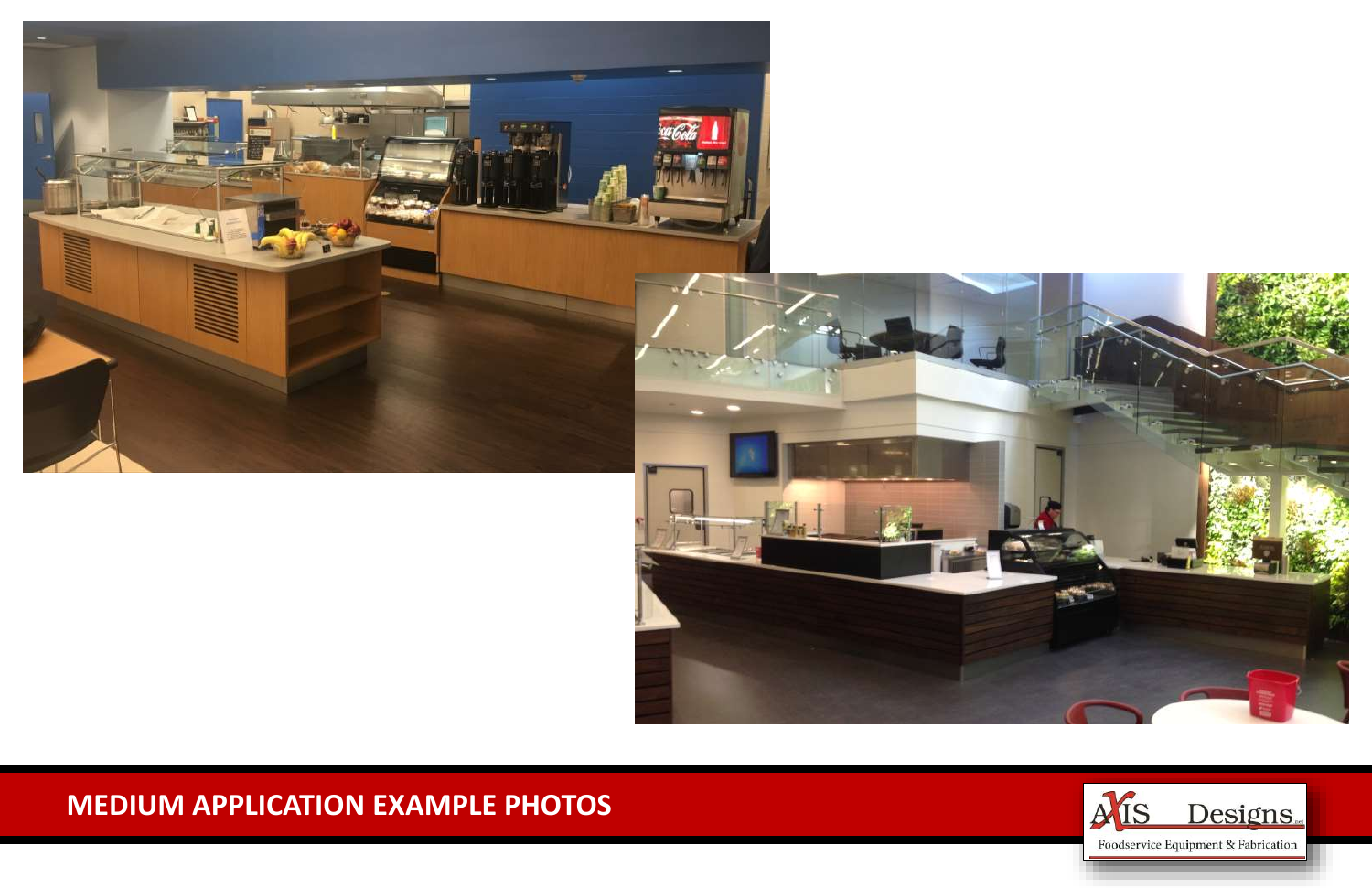#### **LARGE APPLICATION CAFE**

# Large Application Café 2500-6000 sq ft

Fixtures and Equipment Package Price Range \$375,000-850,000



• Receiving and Staging • Cold and Dry Food Storage • Food Preparation • Cooking/Baking • Plating and Catering Prep • Exhibition Cooking • Made-to-Order and Grab-n-Go Service Stations • Checkout Stations • Condiments and Microwave Station • Multiple Seating Types

• Waste Handling and Warewashing

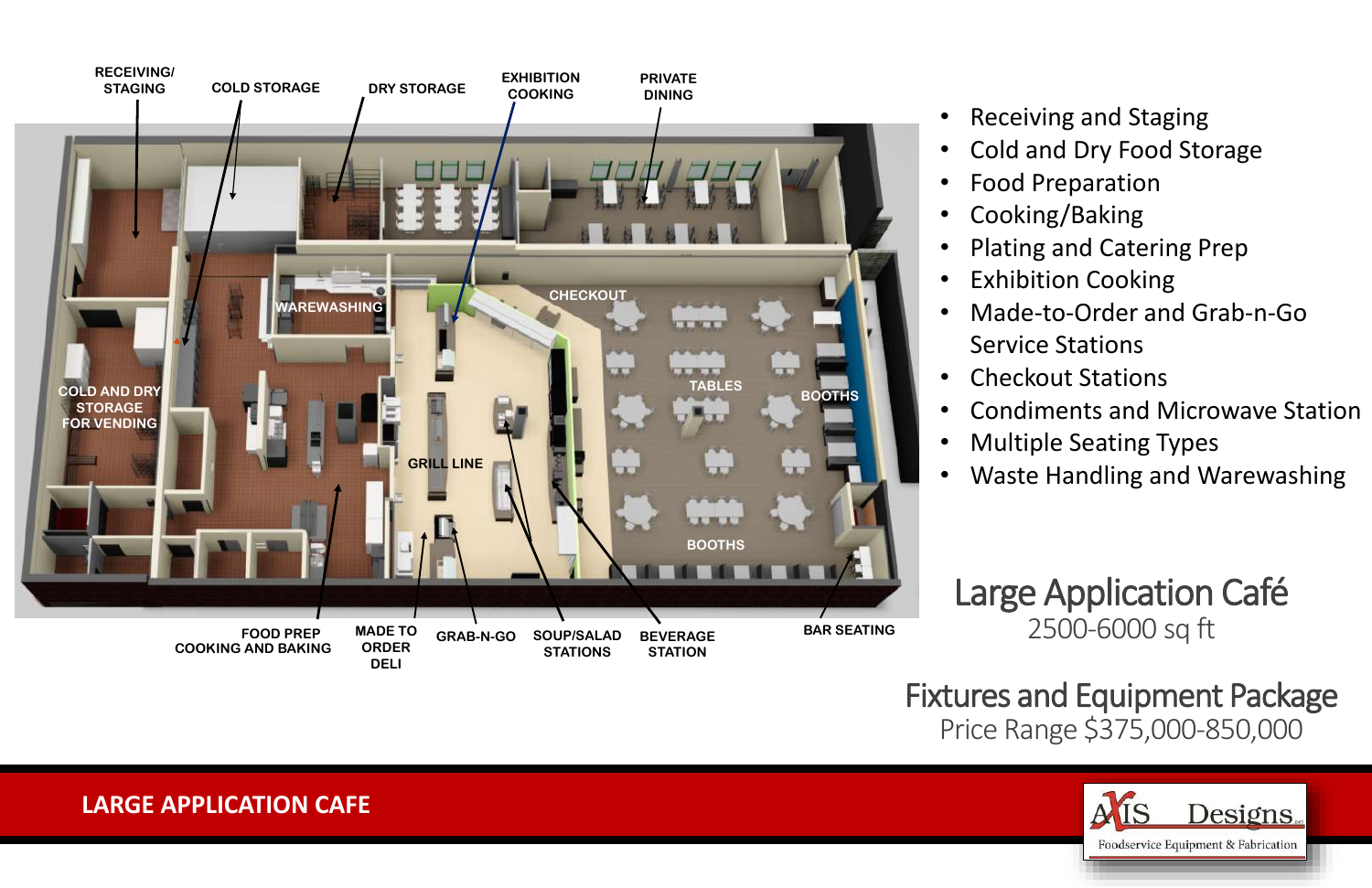## **LARGE APPLICATION EXAMPLE PHOTOS**